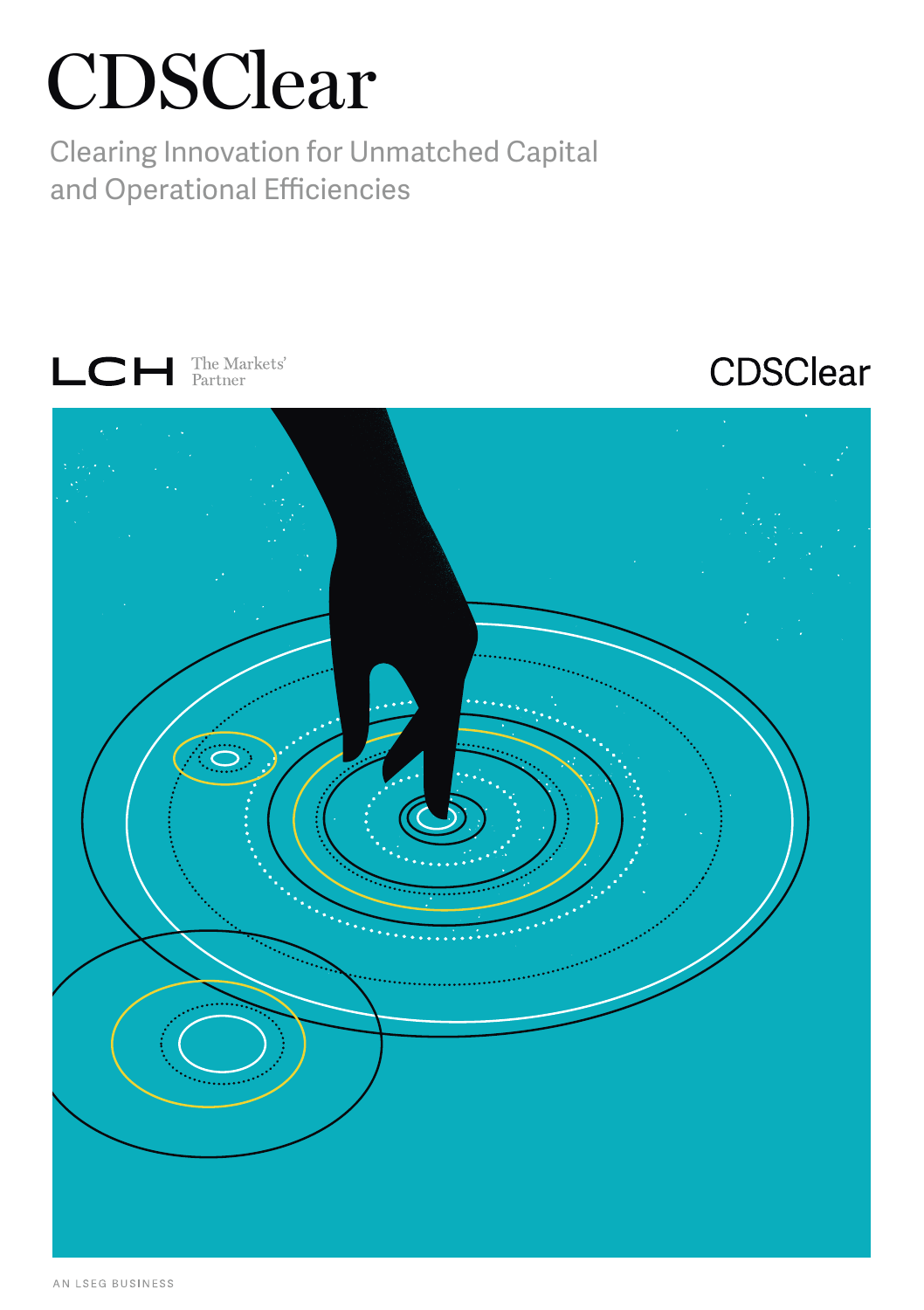CDSClear clears more European and US credit derivatives than any other CCP.



## The Benefits of Partnership

**CDSClear volumes and market share have been surging for more than 18 months, demonstrating the growing popularity of a service that truly reflects the needs of both members and their clients.**

Built in partnership with the industry, CDSClear is not only the fastestgrowing CDS clearing service in the world but also the only European credit CCP that allows you to cross-margin European and US products. And as the only CCP to clear Credit Index Options, we continue to deliver innovative solutions that meet the clearing needs of markets globally.

By helping us develop our products, you are ensuring that CDSClear more effectively meets your daily clearing needs, whether you are a member or a client, while also benefiting from LCH's world-class risk and default management solutions.

So what does that bring to you? With more products than any other clearing service, there are now even greater opportunities for capital efficiency through margin offsets. We also deliver enhanced asset protection and extensive opportunities for portfolio margining, as well as risk-free compression, tailored backloading and rebalancing for all participants — all within a transparent framework.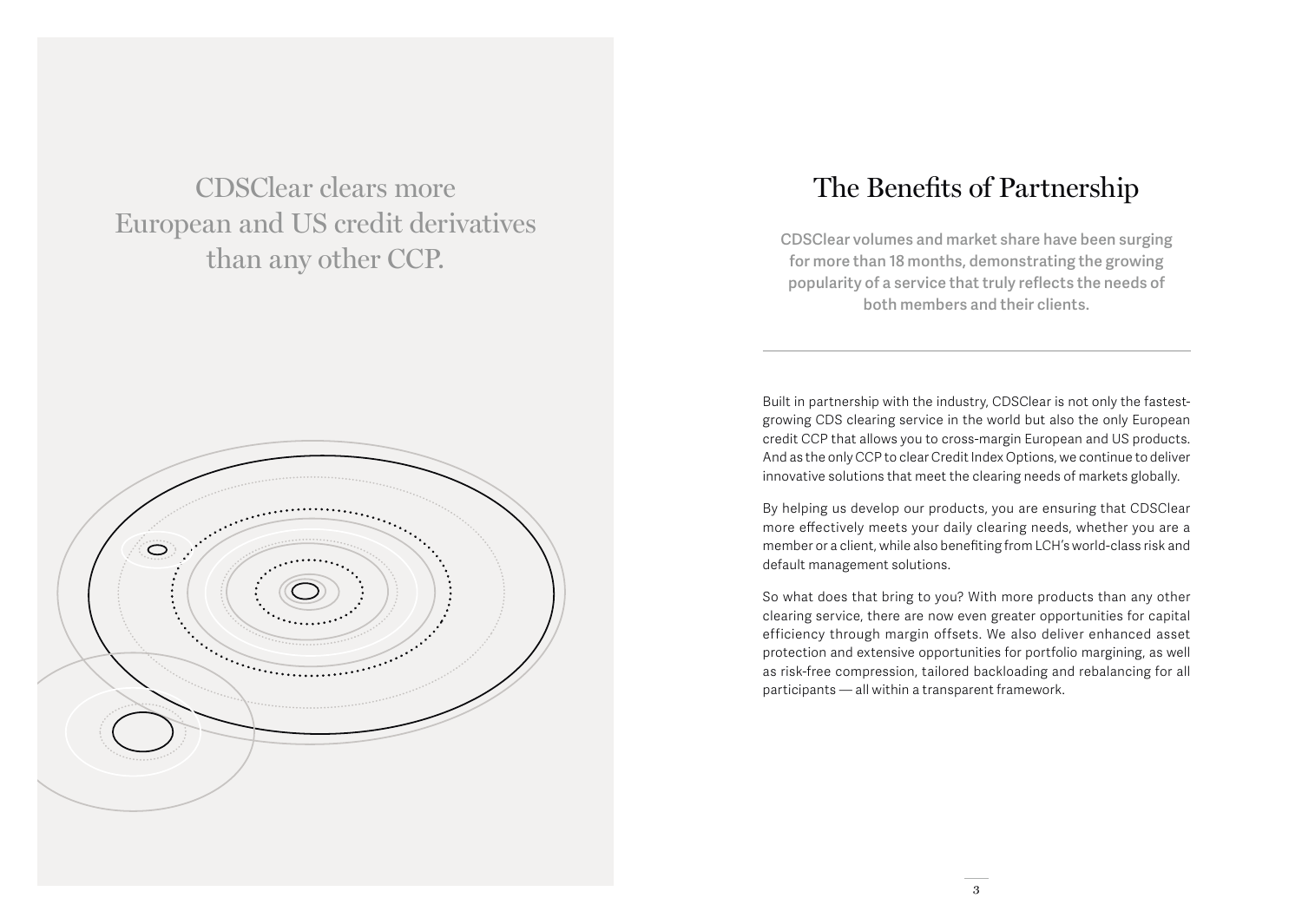When you clear with CDSClear, an EMIR-authorised, France-based clearing service of LCH, you benefit from the years of experience and expertise that established SwapClear as the world's leading interest rate swap clearing service. This allows CDSClear to focus on delivering unmatched capital and operational efficiencies, confident that its service is underpinned by a proven, robust and reliable risk management platform.

It's this leadership in risk management, along with our proven willingness to innovate with unique products such as Credit Index Options, that enables us to optimise clearing for participants while addressing all regulatory requirements.

## Why CDSClear? So What Makes Us Different?

- 01. **Industry partnership.** We have a proven commitment to working with our members and their clients to continually enhance the service and drive even greater efficiencies.
- 02. **Product breadth.** CDSClear offers the broadest product coverage of any Credit Derivatives clearing service worldwide. It is also the only CCP in Europe to clear European and US Indices, Single Names and Index Options.
- 03. **Credit Index Options clearing.** CDSClear is the only global service where you can clear Credit Index Options and take advantage of our new risk management framework.
- 04. **Risk management.** Our unique risk management framework captures wrong-way risk associated with clearing senior financial names, including CDS-referencing member banks. As a result, we are the only CCP in Europe to clear all single-name constituents of the Senior Financials Index.
- 05. **Trusted default management.** Our loss attribution is based on a robust waterfall and risk neutralisation, with portfolios auctioned among surviving members.
- 06. **Risk-free compression.** As a highly flexible risk management service, compression reduces both the number of trades that could be impacted by credit events, as well as the associated capital and operational costs.
- 07. **Backloading.** Full customisation allows clearing members and their clients to optimise volumes accepted and margins required on a daily or weekly basis.
- 08. **Margin rebalancing.** This enables members to rebalance risk across CCPs and/or to the OTC space.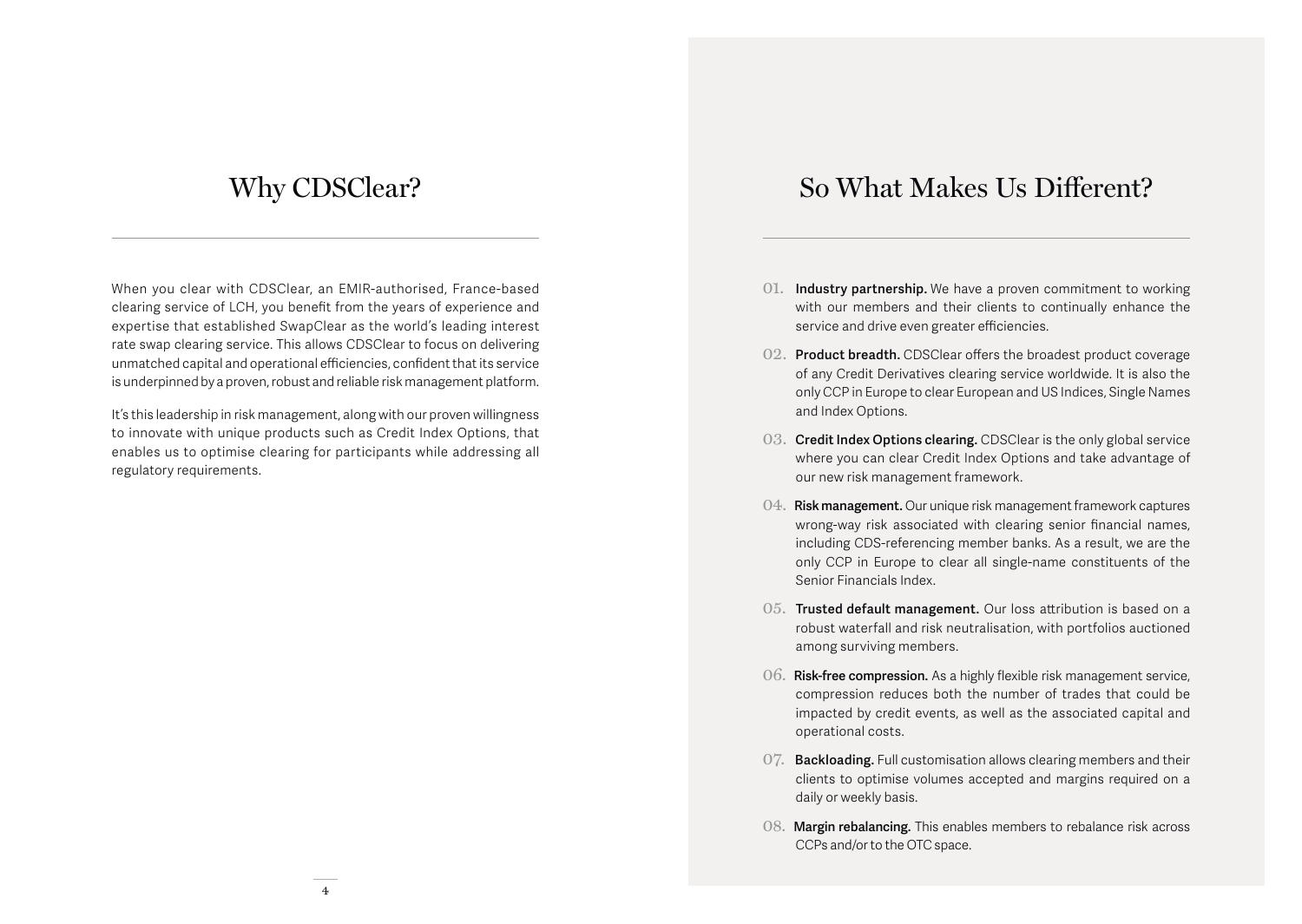## What We Clear

#### **US PRODUCTS**

| <b>CDX.NA Indices</b>                                                                | <b>US Single Names</b>                                                                                                                     |
|--------------------------------------------------------------------------------------|--------------------------------------------------------------------------------------------------------------------------------------------|
| CDX.NA.IG indices: from series 14 onward<br>CDX.NA.HY indices: from series 24 onward | Single Names on the reference entities composing<br>the CDX.NA.IG indices (excluding monolines);<br>quarterly IMM maturities up to 10-year |
| US dollar-denominated                                                                | US dollar-denominated                                                                                                                      |
| Standard quarterly coupons                                                           | 100/500bps quarterly coupons                                                                                                               |
| ISDA 2014 Credit definitions                                                         | Standard North American Corporate (SNAC)<br>transaction type confirmed under ISDA 2014 Credit<br>definitions                               |

#### **EUROPEAN PRODUCTS**

| <b>iTraxx Europe Indices</b>                                                                                                  | <b>European Single Names</b>                                                                                                                                                                   |
|-------------------------------------------------------------------------------------------------------------------------------|------------------------------------------------------------------------------------------------------------------------------------------------------------------------------------------------|
| Main, Crossover indices: from series 13 onward<br>Senior Financials indices: 5-year & 10-year<br>tenors from series 11 onward | Single Names on the reference entities composing<br>the iTraxx Europe Main, Crossover, HiVol and Senior<br>Financial indices; quarterly IMM maturities up to 10-year                           |
| Euro-denominated                                                                                                              | Euro-denominated                                                                                                                                                                               |
| Standard quarterly coupons                                                                                                    | 25/100/300/500bps quarterly coupons                                                                                                                                                            |
| ISDA 2003 & 2014 Credit definitions                                                                                           | European Corporate (EC), Standard European<br>Corporate (SEC) or Standard European Financial<br>Corporate (SEFC) transaction types confirmed under<br>ISDA 2003 and/or 2014 Credit definitions |

**CDSClear clears more European and US products than any other CDS clearing service, with over 500 Single Names and over 100 indices. Index Basis packages are eligible for clearing on Main, Crossover, Senior Financials and Subordinated Financials.**

### **OPTIONS**

| <b>Credit Index Options</b>                   |                                                                                                                                                                                                                                                                                                                                                                    |                                                                                                      |  |
|-----------------------------------------------|--------------------------------------------------------------------------------------------------------------------------------------------------------------------------------------------------------------------------------------------------------------------------------------------------------------------------------------------------------------------|------------------------------------------------------------------------------------------------------|--|
| <b>Swaptions</b><br><b>Underlying Indices</b> | iTraxx Europe Indices<br>• iTraxx Main 5Y OTR and OTR -1 Series<br>• iTraxx Crossover 5Y OTR and<br>OTR-1 Series                                                                                                                                                                                                                                                   | <b>CDX.NA Indices</b><br>• CDX.IG 5YR OTR and OTR-1 Series<br>• CDX.HY 5YR OTR and OTR-1 Series      |  |
| <b>Option Type</b>                            | Receiver/Payer                                                                                                                                                                                                                                                                                                                                                     |                                                                                                      |  |
| <b>Expiries</b>                               | 1M, 2M and 3M expiries                                                                                                                                                                                                                                                                                                                                             |                                                                                                      |  |
| Exercise                                      | • Options exercise available on expiry day only<br>• Exercise window:<br>- 9 a.m. to 4 p.m. London time on expiry day (iTraxx only)<br>- 9 a.m. to 11 a.m. ET on expiry day (CDX only)<br>• Options clearing service features an innovative Electronic Exercise<br>Platform that facilitates electronic exercise of cleared index options on an<br>anonymous basis |                                                                                                      |  |
| <b>Strikes</b>                                | iTraxx Europe Indices<br>• iTraxx Main index family:<br>Multiples of 2.5bps<br>• iTraxx Crossover index family:<br>Multiples of 12.5bps                                                                                                                                                                                                                            | CDX.NA Indices<br>• CDX IG family: Multiples of 2.5bps<br>• CDX HY family: Multiples of 0.5<br>cents |  |
| Approved<br><b>Matching Provider</b>          | • Intraday Clearing service provided by MarkitWire<br>• Direct connectivity from other trading venues possible via Clearlink API                                                                                                                                                                                                                                   |                                                                                                      |  |
| Settlement                                    | Physically settled, delivered Index CDS automatically cleared at CDSClear                                                                                                                                                                                                                                                                                          |                                                                                                      |  |
| <b>Services</b>                               | Available for both member and client flows                                                                                                                                                                                                                                                                                                                         |                                                                                                      |  |